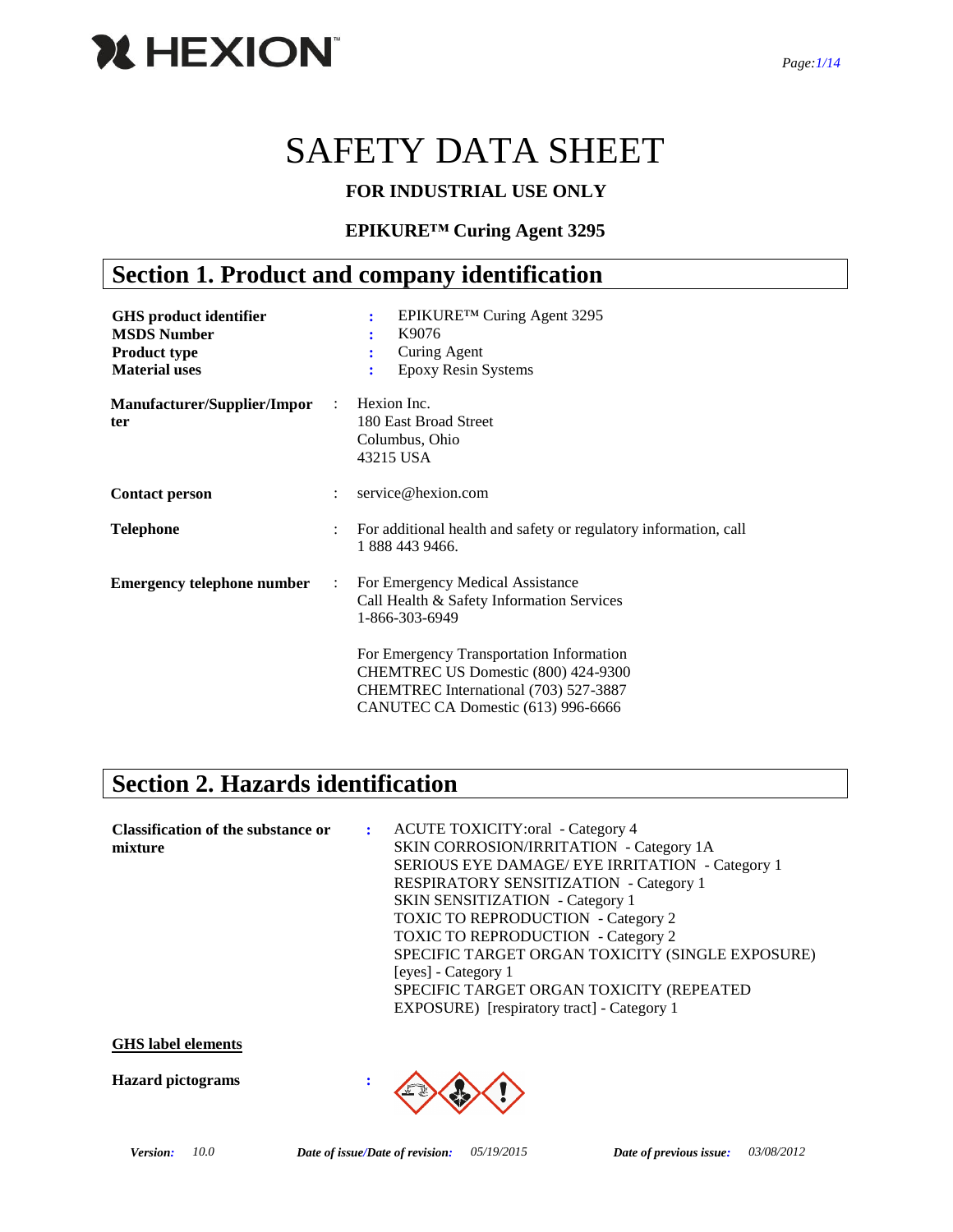| Signal word<br><b>Hazard statements</b> | $\ddot{\cdot}$<br>Danger<br>H302 Harmful if swallowed.<br>÷<br>H314 Causes severe skin burns and eye damage.<br>H318 Causes serious eye damage.<br>H334 May cause allergy or asthma symptoms or breathing difficulties<br>if inhaled.<br>H317 May cause an allergic skin reaction.<br>H361f Suspected of damaging fertility.<br>H361d Suspected of damaging the unborn child.<br>H370 Causes damage to organs: (eyes)<br>H372 Causes damage to organs through prolonged or repeated<br>exposure: (respiratory tract)                                                                                                                                                                                                                                                                                                                                                             |
|-----------------------------------------|----------------------------------------------------------------------------------------------------------------------------------------------------------------------------------------------------------------------------------------------------------------------------------------------------------------------------------------------------------------------------------------------------------------------------------------------------------------------------------------------------------------------------------------------------------------------------------------------------------------------------------------------------------------------------------------------------------------------------------------------------------------------------------------------------------------------------------------------------------------------------------|
| <b>Precautionary statements</b>         |                                                                                                                                                                                                                                                                                                                                                                                                                                                                                                                                                                                                                                                                                                                                                                                                                                                                                  |
| <b>General</b>                          | Not applicable.<br>$\ddot{\cdot}$                                                                                                                                                                                                                                                                                                                                                                                                                                                                                                                                                                                                                                                                                                                                                                                                                                                |
| <b>Prevention</b>                       | Obtain special instructions before use.<br>÷<br>Do not handle until all safety precautions have been read and<br>understood.<br>Use personal protective equipment as required.<br>Wear protective gloves.<br>Wear eye or face protection.<br>Wear protective clothing.<br>In case of inadequate ventilation wear respiratory protection.<br>Do not breathe vapor.<br>Do not eat, drink or smoke when using this product.<br>Wash hands thoroughly after handling.<br>Contaminated work clothing should not be allowed out of the<br>workplace.                                                                                                                                                                                                                                                                                                                                   |
| <b>Response</b>                         | Get medical attention if you feel unwell.<br>$\ddot{\cdot}$<br>IF exposed:<br>Call a POISON CENTER or physician.<br>IF INHALED:<br>Remove victim to fresh air and keep at rest in a position comfortable<br>for breathing.<br>Immediately call a POISON CENTER or physician.<br>If experiencing respiratory symptoms:<br>Call a POISON CENTER or physician.<br>IF SWALLOWED:<br>Immediately call a POISON CENTER or physician.<br>Rinse mouth.<br>Do NOT induce vomiting.<br>IF ON SKIN (or hair):<br>Take off immediately all contaminated clothing.<br>Rinse skin with water or shower.<br>Wash contaminated clothing before reuse.<br>Immediately call a POISON CENTER or physician.<br>IF ON SKIN:<br>Wash with plenty of soap and water.<br>If skin irritation or rash occurs:<br>Get medical attention.<br>IF IN EYES:<br>Rinse cautiously with water for several minutes. |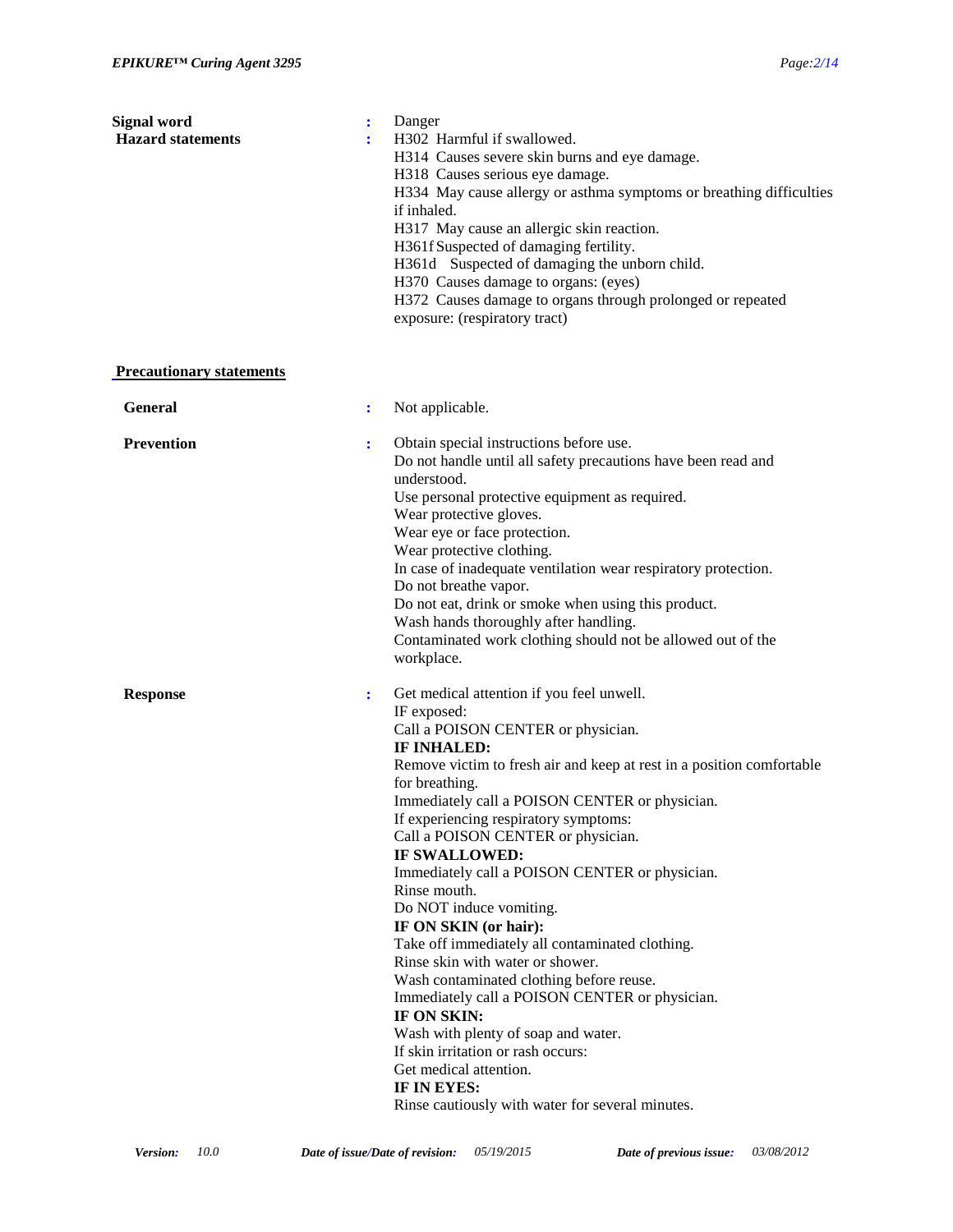Remove contact lenses, if present and easy to do. Continue rinsing. Immediately call a POISON CENTER or physician.

| <b>Storage</b>                                         |              | Store locked up.                                                                                                     |
|--------------------------------------------------------|--------------|----------------------------------------------------------------------------------------------------------------------|
| <b>Disposal</b>                                        |              | Dispose of contents and container in accordance with all local,<br>regional, national and international regulations. |
| Other hazards which do not result<br>in classification | $\mathbf{r}$ | None known.                                                                                                          |

# **Section 3. Composition/information on ingredients**

**Substance/mixture :** Mixture

| Ingredient name                                             | % by weight   CAS |                |
|-------------------------------------------------------------|-------------------|----------------|
|                                                             |                   | number         |
| Neodecanoic acid, 2-oxiranylmethyl ester, reaction products | $50 - 70$         | 97358-72-0     |
| with triethylenetetramine                                   |                   |                |
| Triethylenetetramine                                        | $35 - 50$         | $112 - 24 - 3$ |

**There are no additional ingredients present which, within the current knowledge of the supplier and in the concentrations applicable, are classified as hazardous to health or the environment and hence require reporting in this section.**

**Occupational exposure limits, if available, are listed in Section 8.**

# **Section 4. First aid measures**

#### **Description of necessary first aid measures**

| Eye contact         | ÷              | Get medical attention immediately. Call a poison center or physician.<br>Immediately flush eyes with plenty of water, occasionally lifting the<br>upper and lower eyelids. Check for and remove any contact lenses.<br>Continue to rinse for at least 10 minutes. Chemical burns must be<br>treated promptly by a physician.                                                                                                                                                                                                                                                                                                                                                                                                                                                                                                                                                                                                                                                               |
|---------------------|----------------|--------------------------------------------------------------------------------------------------------------------------------------------------------------------------------------------------------------------------------------------------------------------------------------------------------------------------------------------------------------------------------------------------------------------------------------------------------------------------------------------------------------------------------------------------------------------------------------------------------------------------------------------------------------------------------------------------------------------------------------------------------------------------------------------------------------------------------------------------------------------------------------------------------------------------------------------------------------------------------------------|
| <b>Inhalation</b>   | $\ddot{\cdot}$ | Get medical attention immediately. Call a poison center or physician.<br>Remove victim to fresh air and keep at rest in a position comfortable<br>for breathing. If it is suspected that fumes are still present, the rescuer<br>should wear an appropriate mask or self-contained breathing<br>apparatus. If not breathing, if breathing is irregular or if respiratory<br>arrest occurs, provide artificial respiration or oxygen by trained<br>personnel. It may be dangerous to the person providing aid to give<br>mouth-to-mouth resuscitation. If unconscious, place in recovery<br>position and get medical attention immediately. Maintain an open<br>airway. Loosen tight clothing such as a collar, tie, belt or waistband. In<br>case of inhalation of decomposition products in a fire, symptoms may<br>be delayed. The exposed person may need to be kept under medical<br>surveillance for 48 hours. In the event of any complaints or symptoms,<br>avoid further exposure. |
| <b>Skin contact</b> | :              | Get medical attention immediately. Call a poison center or physician.<br>Wash with plenty of soap and water. Remove contaminated clothing<br>and shoes. Wash contaminated clothing thoroughly with water before<br>removing it, or wear gloves. Continue to rinse for at least 10 minutes.                                                                                                                                                                                                                                                                                                                                                                                                                                                                                                                                                                                                                                                                                                 |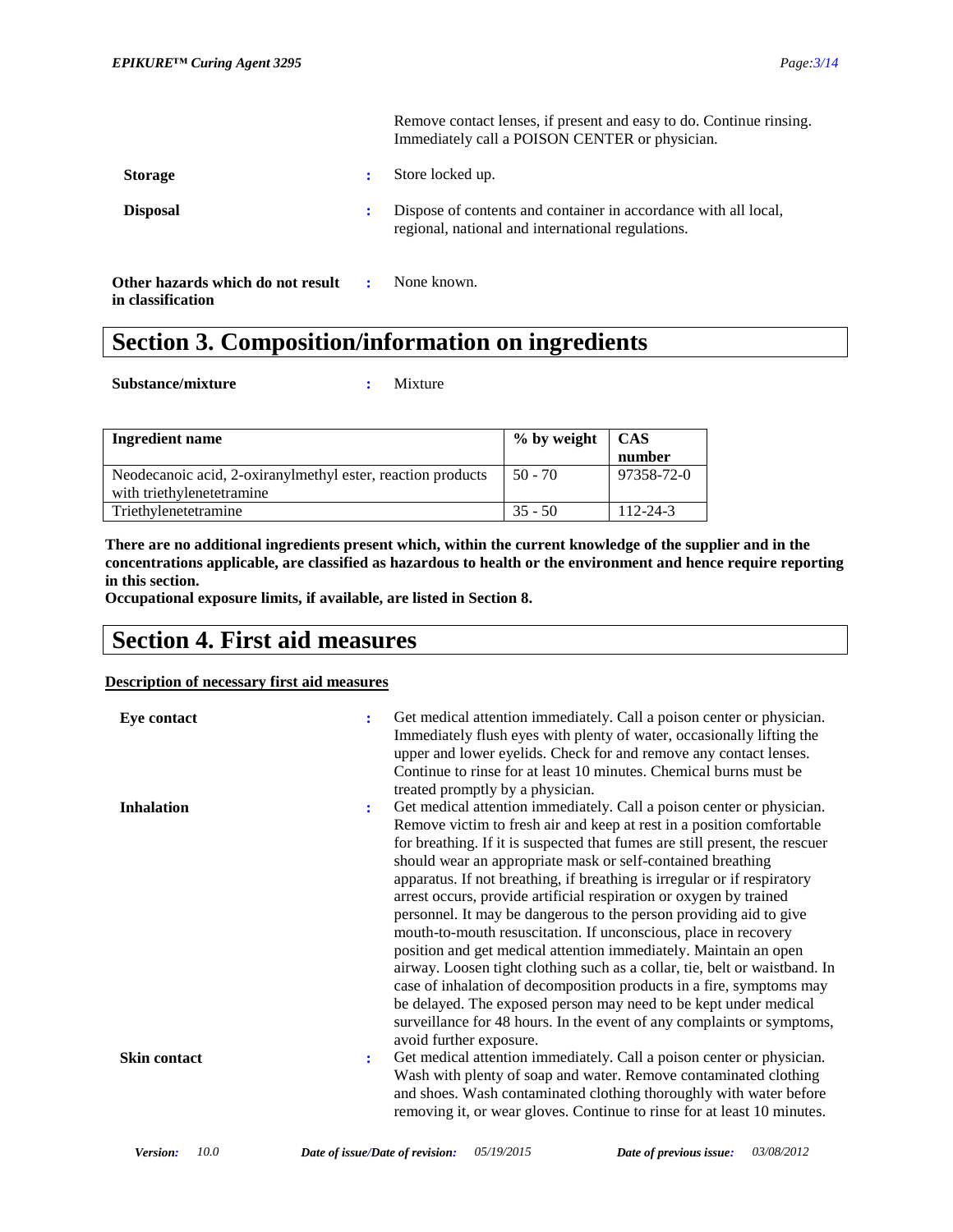of any complaints or symptoms, avoid further exposure. Wash clothing before reuse. Clean shoes thoroughly before reuse. **Ingestion :** Get medical attention immediately. Call a poison center or physician. Wash out mouth with water. Remove dentures if any. Remove victim to fresh air and keep at rest in a position comfortable for breathing. If material has been swallowed and the exposed person is conscious, give small quantities of water to drink. Stop if the exposed person feels sick as vomiting may be dangerous. Do not induce vomiting unless directed to do so by medical personnel. If vomiting occurs, the head should be kept low so that vomit does not enter the lungs. Chemical burns must be treated promptly by a physician. Never give anything by mouth to an unconscious person. If unconscious, place in recovery position and get medical attention immediately. Maintain an open airway. Loosen tight clothing such as a collar, tie, belt or waistband.

Chemical burns must be treated promptly by a physician. In the event

#### **Indication of immediate medical attention and special treatment needed, if necessary**

| Notes to physician                       | ÷ | In case of inhalation of decomposition products in a fire, symptoms<br>may be delayed. The exposed person may need to be kept under<br>medical surveillance for 48 hours.                                                                                                                                                                                                                                        |
|------------------------------------------|---|------------------------------------------------------------------------------------------------------------------------------------------------------------------------------------------------------------------------------------------------------------------------------------------------------------------------------------------------------------------------------------------------------------------|
| <b>Specific treatments</b>               |   | No specific treatment.                                                                                                                                                                                                                                                                                                                                                                                           |
| <b>Protection of first aid personnel</b> | ٠ | No action shall be taken involving any personal risk or without<br>suitable training. If it is suspected that fumes are still present, the<br>rescuer should wear an appropriate mask or self-contained breathing<br>apparatus. It may be dangerous to the person providing aid to give<br>mouth-to-mouth resuscitation. Wash contaminated clothing thoroughly<br>with water before removing it, or wear gloves. |

**See toxicological information (Section 11)**

### **Section 5. Fire-fighting measures**

#### **Extinguishing media**

| Suitable extinguishing media<br>Unsuitable extinguishing media                                      | $\bullet$ | Use an extinguishing agent suitable for the surrounding fire.<br>None known.                                                                                                                                         |
|-----------------------------------------------------------------------------------------------------|-----------|----------------------------------------------------------------------------------------------------------------------------------------------------------------------------------------------------------------------|
| Specific hazards arising from the<br>chemical<br><b>Hazardous thermal</b><br>decomposition products | ٠.<br>÷   | In a fire or if heated, a pressure increase will occur and the container<br>may burst.<br>Decomposition products may include the following materials:<br>carbon oxides<br>nitrogen oxides<br>other organic compounds |
| Special protective actions for fire-<br>fighters                                                    | ÷         | Promptly isolate the scene by removing all persons from the vicinity<br>of the incident if there is a fire. No action shall be taken involving any<br>personal risk or without suitable training.                    |
| Special protective equipment for<br>fire-fighters                                                   | ٠.        | Fire-fighters should wear appropriate protective equipment and self-<br>contained breathing apparatus (SCBA) with a full face-piece operated<br>in positive pressure mode.                                           |

### **Section 6. Accidental release measures**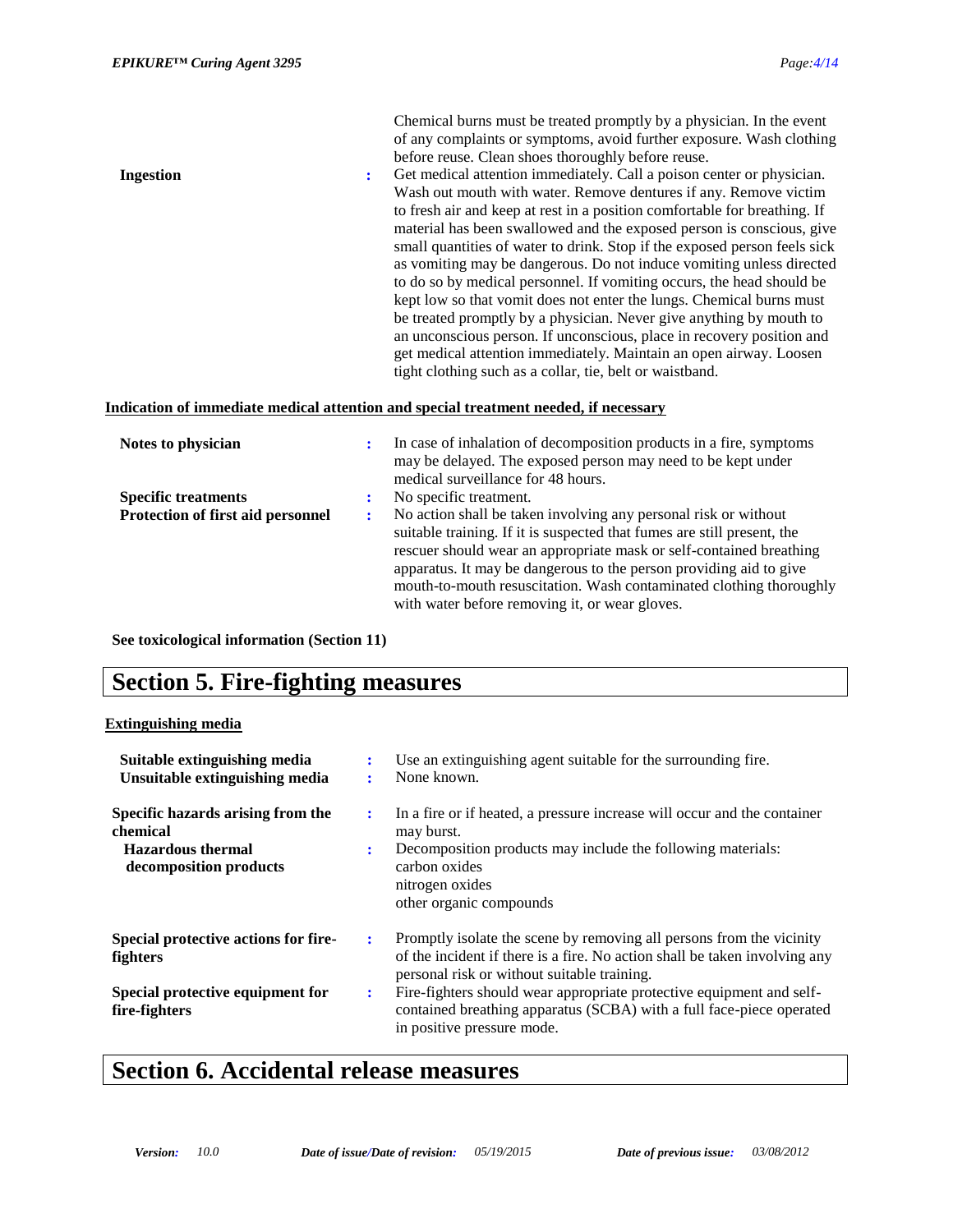### **Personal precautions, protective equipment and emergency procedures**

| For non-emergency personnel<br>For emergency responders | $\ddot{\phantom{a}}$<br>÷ | No action shall be taken involving any personal risk or without<br>suitable training. Evacuate surrounding areas. Keep unnecessary and<br>unprotected personnel from entering. Do not touch or walk through<br>spilled material. Do not breathe vapor or mist. Provide adequate<br>ventilation. Wear appropriate respirator when ventilation is<br>inadequate. Put on appropriate personal protective equipment.<br>If specialised clothing is required to deal with the spillage, take note of<br>any information in Section 8 on suitable and unsuitable materials. See<br>also the information in "For non-emergency personnel". |
|---------------------------------------------------------|---------------------------|-------------------------------------------------------------------------------------------------------------------------------------------------------------------------------------------------------------------------------------------------------------------------------------------------------------------------------------------------------------------------------------------------------------------------------------------------------------------------------------------------------------------------------------------------------------------------------------------------------------------------------------|
| <b>Environmental precautions</b>                        | ÷                         | Avoid dispersal of spilled material and runoff and contact with soil,<br>waterways, drains and sewers. Inform the relevant authorities if the<br>product has caused environmental pollution (sewers, waterways, soil<br>or air).                                                                                                                                                                                                                                                                                                                                                                                                    |
| Methods and material for containment and cleaning up    |                           |                                                                                                                                                                                                                                                                                                                                                                                                                                                                                                                                                                                                                                     |
| <b>Small spill</b>                                      | ÷                         | Stop leak if without risk. Move containers from spill area. Dilute with<br>water and mop up if water-soluble. Alternatively, or if water-insoluble,<br>absorb with an inert dry material and place in an appropriate waste<br>disposal container. Dispose of via a licensed waste disposal contractor.                                                                                                                                                                                                                                                                                                                              |

| Large spill | Stop leak if without risk. Move containers from spill area. Approach<br>÷<br>release from upwind. Prevent entry into sewers, water courses, |
|-------------|---------------------------------------------------------------------------------------------------------------------------------------------|
|             | basements or confined areas. Wash spillages into an effluent treatment                                                                      |
|             | plant or proceed as follows. Contain and collect spillage with non-                                                                         |
|             | combustible, absorbent material e.g. sand, earth, vermiculite or                                                                            |
|             | diatomaceous earth and place in container for disposal according to                                                                         |
|             | local regulations (see section 13 of SDS). Dispose of via a licensed                                                                        |
|             | waste disposal contractor. Contaminated absorbent material may pose                                                                         |
|             | the same hazard as the spilled product. Note: see section 1 of SDS for                                                                      |
|             | emergency contact information and section 13 of SDS for waste                                                                               |
|             | disposal.                                                                                                                                   |

# **Section 7. Handling and storage**

### **Precautions for safe handling**

| <b>Protective measures</b>                |   | Put on appropriate personal protective equipment (see section 8 of<br>SDS). Persons with a history of skin sensitization problems or asthma,<br>allergies or chronic or recurrent respiratory disease should not be<br>employed in any process in which this product is used. Avoid<br>exposure - obtain special instructions before use. Avoid exposure<br>during pregnancy. Do not handle until all safety precautions have been<br>read and understood. Do not get in eyes or on skin or clothing. Do not<br>breathe vapor or mist. Do not ingest. Use only with a dequate<br>ventilation. Wear appropriate respirator when ventilation is<br>inadequate. Keep in the original container or an approved alternative<br>made from a compatible material, kept tightly closed when not in use.<br>Empty containers retain product residue and can be hazardous. Do not<br>reuse container. |
|-------------------------------------------|---|---------------------------------------------------------------------------------------------------------------------------------------------------------------------------------------------------------------------------------------------------------------------------------------------------------------------------------------------------------------------------------------------------------------------------------------------------------------------------------------------------------------------------------------------------------------------------------------------------------------------------------------------------------------------------------------------------------------------------------------------------------------------------------------------------------------------------------------------------------------------------------------------|
| Advice on general occupational<br>hygiene | : | Eating, drinking and smoking should be prohibited in areas where this<br>material is handled, stored and processed. Workers should wash hands<br>and face before eating, drinking and smoking. Remove contaminated                                                                                                                                                                                                                                                                                                                                                                                                                                                                                                                                                                                                                                                                          |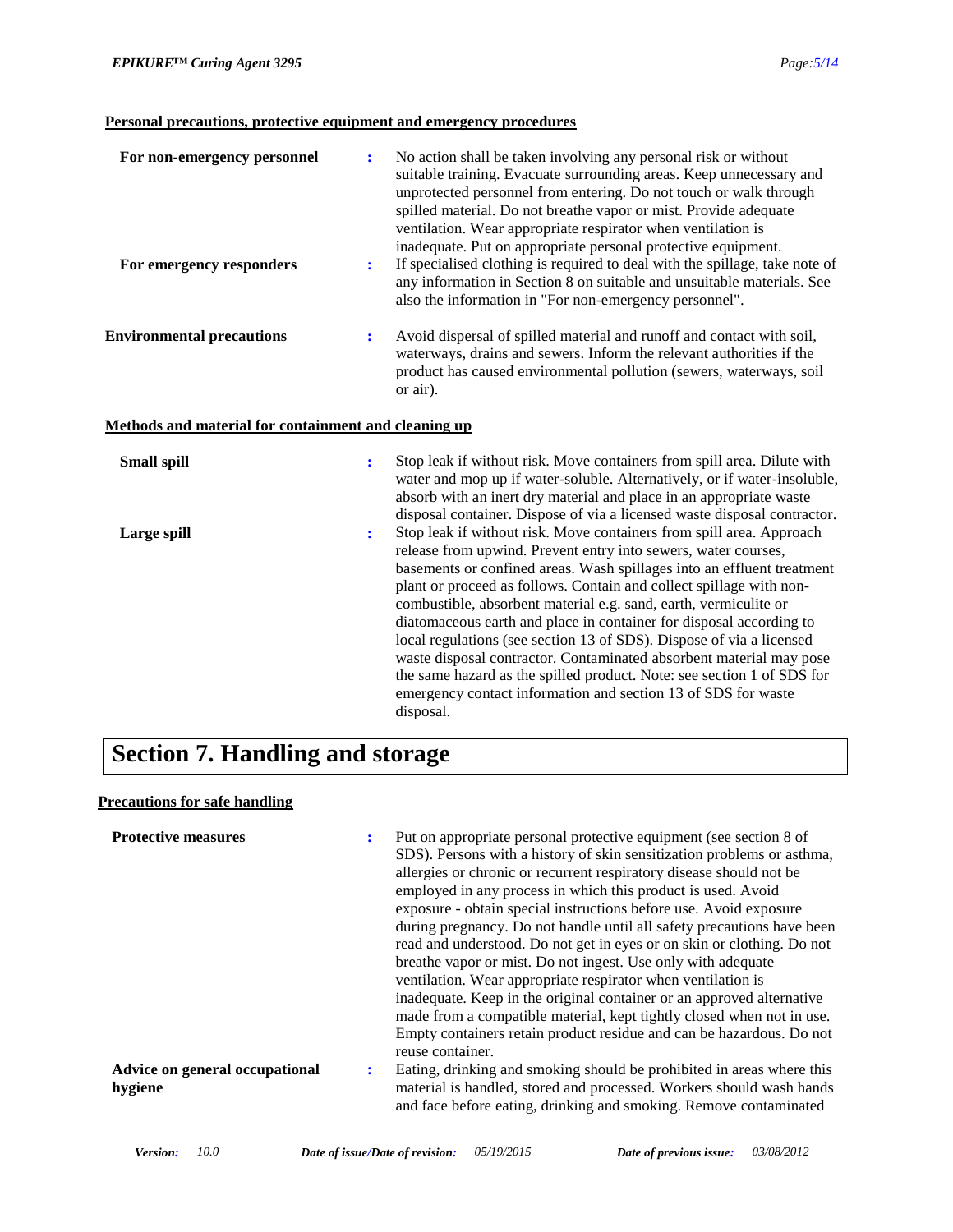clothing and protective equipment before entering eating areas. See also Section 8 for additional information on hygiene measures.

**Conditions for safe storage, including any incompatibilities :** Store in accordance with local regulations. Store in original container protected from direct sunlight in a dry, cool and well-ventilated area, away from incompatible materials (see section 10 of SDS) and food and drink. Store locked up. Keep container tightly closed and sealed until ready for use. Containers that have been opened must be carefully resealed and kept upright to prevent leakage. Do not store in unlabeled containers. Use appropriate containment to avoid environmental contamination.

### **Section 8. Exposure controls/personal protection**

### **Control parameters**

### **Occupational exposure limits**

| <b>Ingredient name</b>                      |                      | <b>Exposure limits</b>                                                                                                                                                                                                                                                                                                                                                                                                                                                                 |
|---------------------------------------------|----------------------|----------------------------------------------------------------------------------------------------------------------------------------------------------------------------------------------------------------------------------------------------------------------------------------------------------------------------------------------------------------------------------------------------------------------------------------------------------------------------------------|
| Triethylenetetramine                        |                      | <b>AIHA WEEL (1999-01-01)</b><br>Time Weighted Average (TWA) 1 ppm<br>NIOSH REL (2005-09-30)                                                                                                                                                                                                                                                                                                                                                                                           |
| <b>Recommended monitoring</b><br>procedures | ÷                    | If this product contains ingredients with exposure limits, personal,<br>workplace atmosphere or biological monitoring may be required to<br>determine the effectiveness of the ventilation or other control measures<br>and/or the necessity to use respiratory protective equipment. Reference<br>should be made to appropriate monitoring standards. Reference to<br>national guidance documents for methods for the determination of<br>hazardous substances will also be required. |
| Appropriate engineering controls            | ÷                    | Use only with adequate ventilation. If user operations generate dust,<br>fumes, gas, vapor or mist, use process enclosures, local exhaust<br>ventilation or other engineering controls to keep worker exposure to<br>airborne contaminants below any recommended or statutory limits.                                                                                                                                                                                                  |
| <b>Environmental exposure controls</b>      | ÷                    | Emissions from ventilation or work process equipment should be<br>checked to ensure they comply with the requirements of environmental<br>protection legislation. In some cases, fume scrubbers, filters or<br>engineering modifications to the process equipment will be necessary<br>to reduce emissions to acceptable levels.                                                                                                                                                       |
| <b>Individual protection measures</b>       |                      |                                                                                                                                                                                                                                                                                                                                                                                                                                                                                        |
| <b>Hygiene</b> measures                     | $\ddot{\phantom{a}}$ | Wash hands, forearms and face thoroughly after handling chemical<br>products, before eating, smoking and using the lavatory and at the end<br>of the working period. Appropriate techniques should be used to<br>remove potentially contaminated clothing. Contaminated work<br>clothing should not be allowed out of the workplace. Wash<br>contaminated clothing before reusing. Ensure that eyewash stations<br>and safety showers are close to the workstation location.           |
| <b>Eye/face protection</b>                  | $\ddot{\cdot}$       | Safety eyewear complying with an approved standard should be used<br>when a risk assessment indicates this is necessary to avoid exposure to<br>liquid splashes, mists, gases or dusts. If contact is possible, the<br>following protection should be worn, unless the assessment indicates a                                                                                                                                                                                          |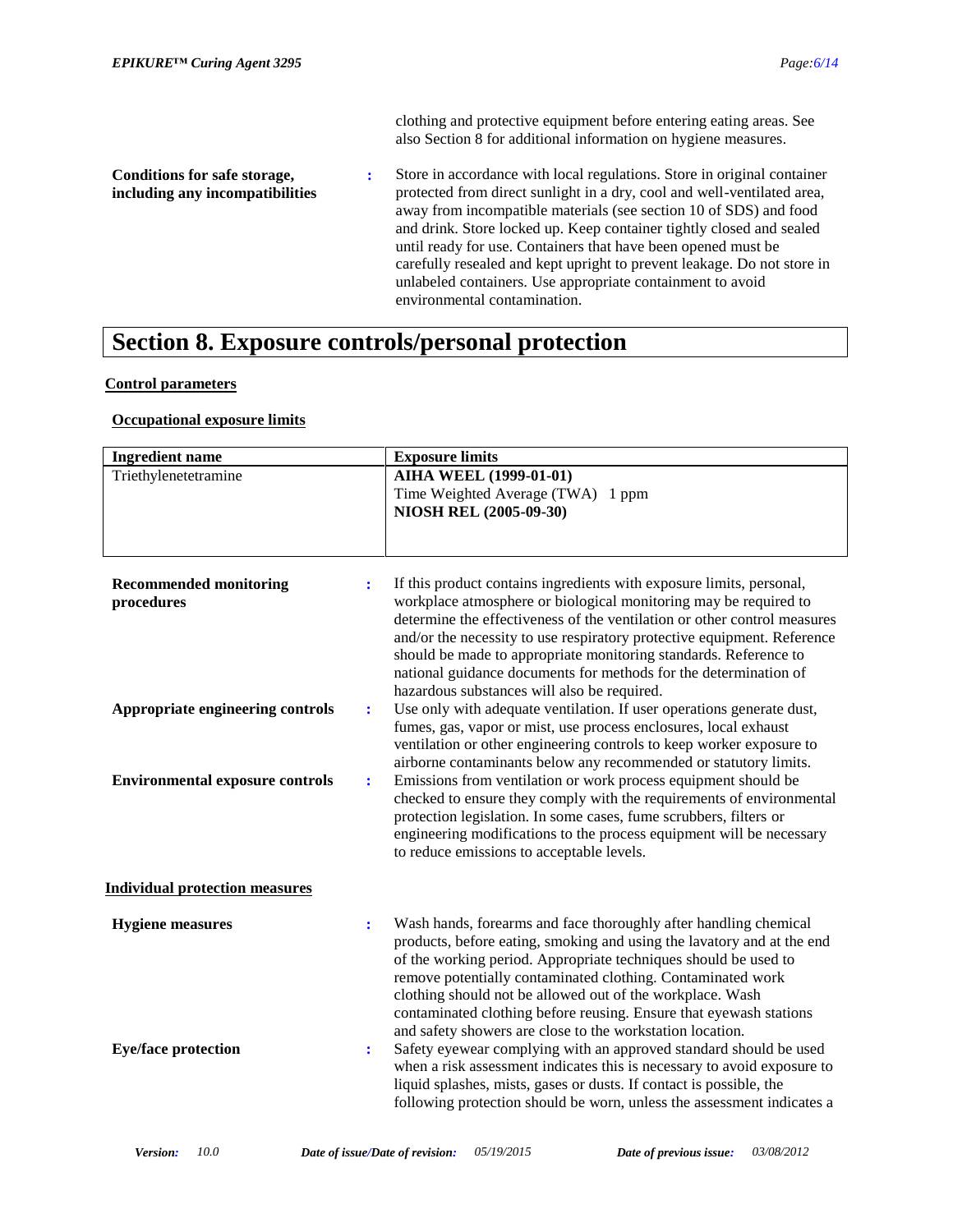|                               | higher degree of protection: chemical splash goggles and/or face<br>shield. If inhalation hazards exist, a full-face respirator may be<br>required instead.                                                                                                                                                                                                                                                                                                                                                                                                                                                                     |
|-------------------------------|---------------------------------------------------------------------------------------------------------------------------------------------------------------------------------------------------------------------------------------------------------------------------------------------------------------------------------------------------------------------------------------------------------------------------------------------------------------------------------------------------------------------------------------------------------------------------------------------------------------------------------|
| <b>Skin protection</b>        |                                                                                                                                                                                                                                                                                                                                                                                                                                                                                                                                                                                                                                 |
| <b>Hand protection</b>        | Chemical-resistant, impervious gloves complying with an approved<br>÷<br>standard should be worn at all times when handling chemical products<br>if a risk assessment indicates this is necessary. Considering the<br>parameters specified by the glove manufacturer, check during use that<br>the gloves are still retaining their protective properties. It should be<br>noted that the time to breakthrough for any glove material may be<br>different for different glove manufacturers. In the case of mixtures,<br>consisting of several substances, the protection time of the gloves<br>cannot be accurately estimated. |
| <b>Body protection</b>        | Personal protective equipment for the body should be selected based<br>$\ddot{\cdot}$<br>on the task being performed and the risks involved and should be<br>approved by a specialist before handling this product.                                                                                                                                                                                                                                                                                                                                                                                                             |
| Other skin protection         | Appropriate footwear and any additional skin protection measures<br>$\ddot{\cdot}$<br>should be selected based on the task being performed and the risks<br>involved and should be approved by a specialist before handling this<br>product.                                                                                                                                                                                                                                                                                                                                                                                    |
| <b>Respiratory protection</b> | Use a properly fitted, air-purifying or air-fed respirator complying with<br>÷<br>an approved standard if a risk assessment indicates this is necessary.<br>Respirator selection must be based on known or anticipated exposure<br>levels, the hazards of the product and the safe working limits of the<br>selected respirator.                                                                                                                                                                                                                                                                                                |

# **Section 9. Physical and chemical properties**

### **Appearance**

| <b>Physical state</b><br>Color                                                      | Liquid<br>Not available                                                    |
|-------------------------------------------------------------------------------------|----------------------------------------------------------------------------|
| Odor<br><b>Odor threshold</b>                                                       | amine.<br>:<br>Not available                                               |
| pН                                                                                  | Not available<br>÷                                                         |
| <b>Melting point/Freezing point</b><br><b>Boiling point</b>                         | Not available<br>÷<br>266 °C (510.80 °F)                                   |
| <b>Flash point</b>                                                                  | 118 °C (244.40 °F)<br>÷                                                    |
| <b>Burning time</b><br><b>Burning rate</b><br><b>Evaporation rate</b>               | Not available<br>Not available<br>Not available                            |
| <b>Flammability (solid, gas)</b><br>Lower and upper explosive<br>(flammable) limits | Not available<br><b>Lower:</b> 1.1 %(V)<br>÷<br><b>Upper:</b> 6.4 $\%$ (V) |
| Vapor pressure                                                                      | 133 Pa @ 20 °C (68.00 °F)<br>፡                                             |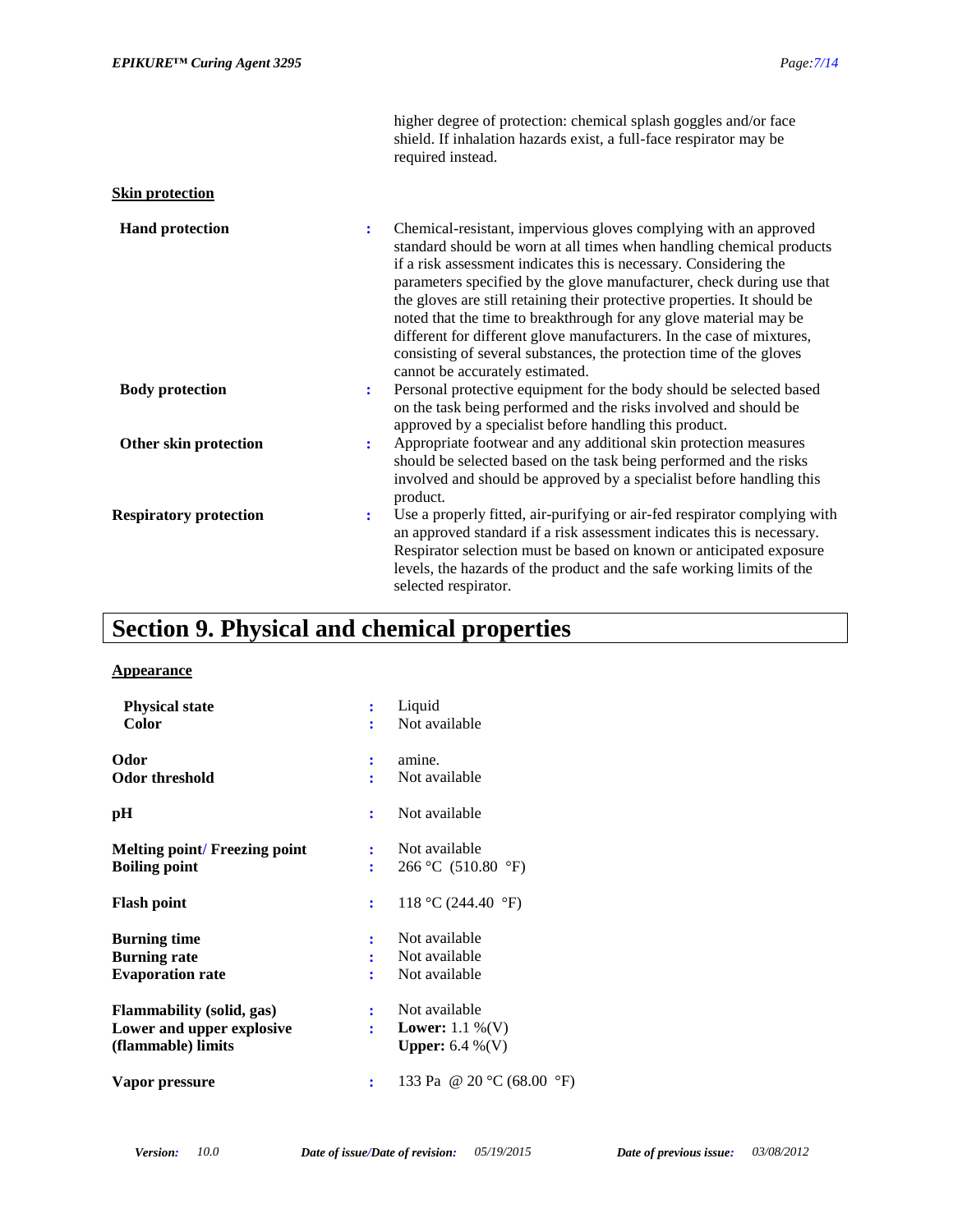| Vapor density                                     | ÷              | Not available                   |
|---------------------------------------------------|----------------|---------------------------------|
| <b>Relative density</b>                           | ÷              | Not available                   |
| <b>Density</b>                                    | ÷              | 999 kg/m3                       |
| <b>Solubility</b><br>Solubility in water          | ÷<br>÷         | Not available<br>Miscible       |
| <b>Partition coefficient: n-</b>                  | ÷              | Not available                   |
| octanol/water<br><b>Auto-ignition temperature</b> | ÷              | Not available                   |
| <b>Decomposition temperature</b><br>SADT          | ÷<br>÷         | Not available<br>Not available  |
| <b>Viscosity</b>                                  | $\ddot{\cdot}$ | <b>Dynamic:</b> Not available   |
|                                                   |                | <b>Kinematic:</b> Not available |

### **Other information**

No additional information.

# **Section 10. Stability and reactivity**

| <b>Reactivity</b>                         | ÷  | Stable under normal conditions.                                                                                            |
|-------------------------------------------|----|----------------------------------------------------------------------------------------------------------------------------|
| <b>Chemical stability</b>                 | ٠. | The product is stable.                                                                                                     |
| <b>Possibility of hazardous reactions</b> | ÷  | Under normal conditions of storage and use, hazardous reactions will<br>not occur.                                         |
| <b>Conditions to avoid</b>                | ÷  | Avoid exposure - obtain special instructions before use. Keep away<br>from heat, sparks, flame and other ignition sources. |
| Incompatible materials                    | ÷  | strong oxidizing agents,                                                                                                   |
| <b>Hazardous decomposition products</b>   | ÷  | Under normal conditions of storage and use, hazardous decomposition<br>products should not be produced.                    |

# **Section 11. Toxicological information**

### **Information on toxicological effects**

### **Acute toxicity**

| <b>Product/ingredient name</b> | <b>Result</b> | <b>Species</b> | <b>Dose</b>   | <b>Exposure</b>          |
|--------------------------------|---------------|----------------|---------------|--------------------------|
| Triethylenetetramine           |               |                |               |                          |
|                                | LD50 Oral     | Rat            | $2,500$ mg/kg | $\overline{\phantom{a}}$ |
| <b>Conclusion/Summary</b>      |               | Not available  |               |                          |

### **Irritation/Corrosion**

| <b>Product/ingredient name</b> | <b>Result</b> | <b>Species</b> | Score | <b>Exposure</b> | <b>Observation</b> |
|--------------------------------|---------------|----------------|-------|-----------------|--------------------|
|                                |               |                |       |                 |                    |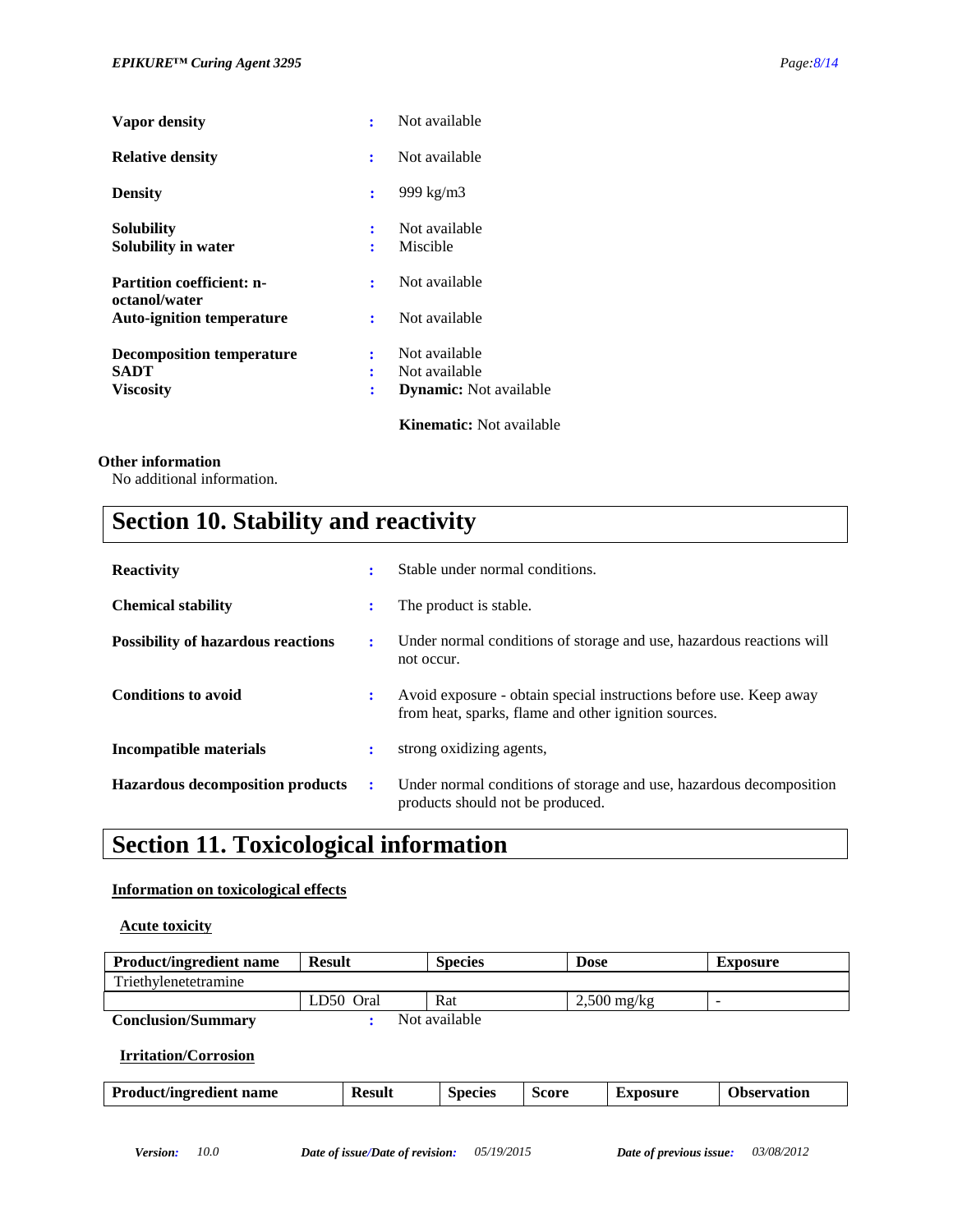| Triethylenetetramine         | eyes -               | Rabbit        | $24$ hrs | $\overline{\phantom{a}}$ |
|------------------------------|----------------------|---------------|----------|--------------------------|
|                              | Moderate             |               |          |                          |
|                              | irritant             |               |          |                          |
|                              |                      | Rabbit        |          |                          |
|                              | Skin-                |               | 24 hrs   | $\overline{\phantom{a}}$ |
|                              | Severe               |               |          |                          |
|                              | irritant             |               |          |                          |
|                              | eyes -               | Rabbit        |          | $\sim$                   |
|                              | Severe               |               |          |                          |
|                              | irritant             |               |          |                          |
|                              |                      |               |          |                          |
| <b>Conclusion/Summary</b>    |                      |               |          |                          |
| <b>Skin</b>                  | ÷                    | Not available |          |                          |
| eyes                         | ÷                    | Not available |          |                          |
| <b>Respiratory</b>           | ÷                    | Not available |          |                          |
|                              |                      |               |          |                          |
| <b>Sensitization</b>         |                      |               |          |                          |
|                              |                      |               |          |                          |
|                              |                      |               |          |                          |
| <b>Conclusion/Summary</b>    |                      |               |          |                          |
| <b>Skin</b>                  | ÷                    | Not available |          |                          |
| <b>Respiratory</b>           | ÷                    | Not available |          |                          |
|                              |                      |               |          |                          |
| <b>Mutagenicity</b>          |                      |               |          |                          |
|                              |                      |               |          |                          |
|                              |                      |               |          |                          |
| <b>Conclusion/Summary</b>    | $\ddot{\phantom{a}}$ | Not available |          |                          |
|                              |                      |               |          |                          |
| Carcinogenicity              |                      |               |          |                          |
|                              |                      |               |          |                          |
| <b>Conclusion/Summary</b>    | ÷                    | Not available |          |                          |
|                              |                      |               |          |                          |
|                              |                      |               |          |                          |
| <b>Reproductive toxicity</b> |                      |               |          |                          |
|                              |                      |               |          |                          |
| <b>Conclusion/Summary</b>    | ÷                    | Not available |          |                          |
|                              |                      |               |          |                          |
| <b>Teratogenicity</b>        |                      |               |          |                          |
|                              |                      |               |          |                          |
|                              |                      |               |          |                          |
| <b>Conclusion/Summary</b>    | ÷                    | Not available |          |                          |

### **Specific target organ toxicity (single exposure)**

| <b>Product/ingredient name</b>                                       | Category   | Route of exposure | Target organs                |
|----------------------------------------------------------------------|------------|-------------------|------------------------------|
| Neodecanoic acid, 2-                                                 | Category 3 |                   | Respiratory tract irritation |
| oxiranylmethyl ester, reaction<br>products with triethylenetetramine |            |                   |                              |
|                                                                      |            |                   |                              |
| Triethylenetetramine                                                 | Category 1 |                   | eyes                         |
|                                                                      |            |                   |                              |

### **Specific target organ toxicity (repeated exposure)**

| <b>Product/ingredient name</b> | <b>Category</b> | Route of exposure | Target organs     |
|--------------------------------|-----------------|-------------------|-------------------|
| Triethylenetetramine           | Category 1      |                   | respiratory tract |
|                                | Category 2      |                   | skin              |
|                                |                 |                   | liver             |
|                                |                 |                   | kidneys           |
|                                |                 |                   |                   |

#### **Aspiration hazard**

Not available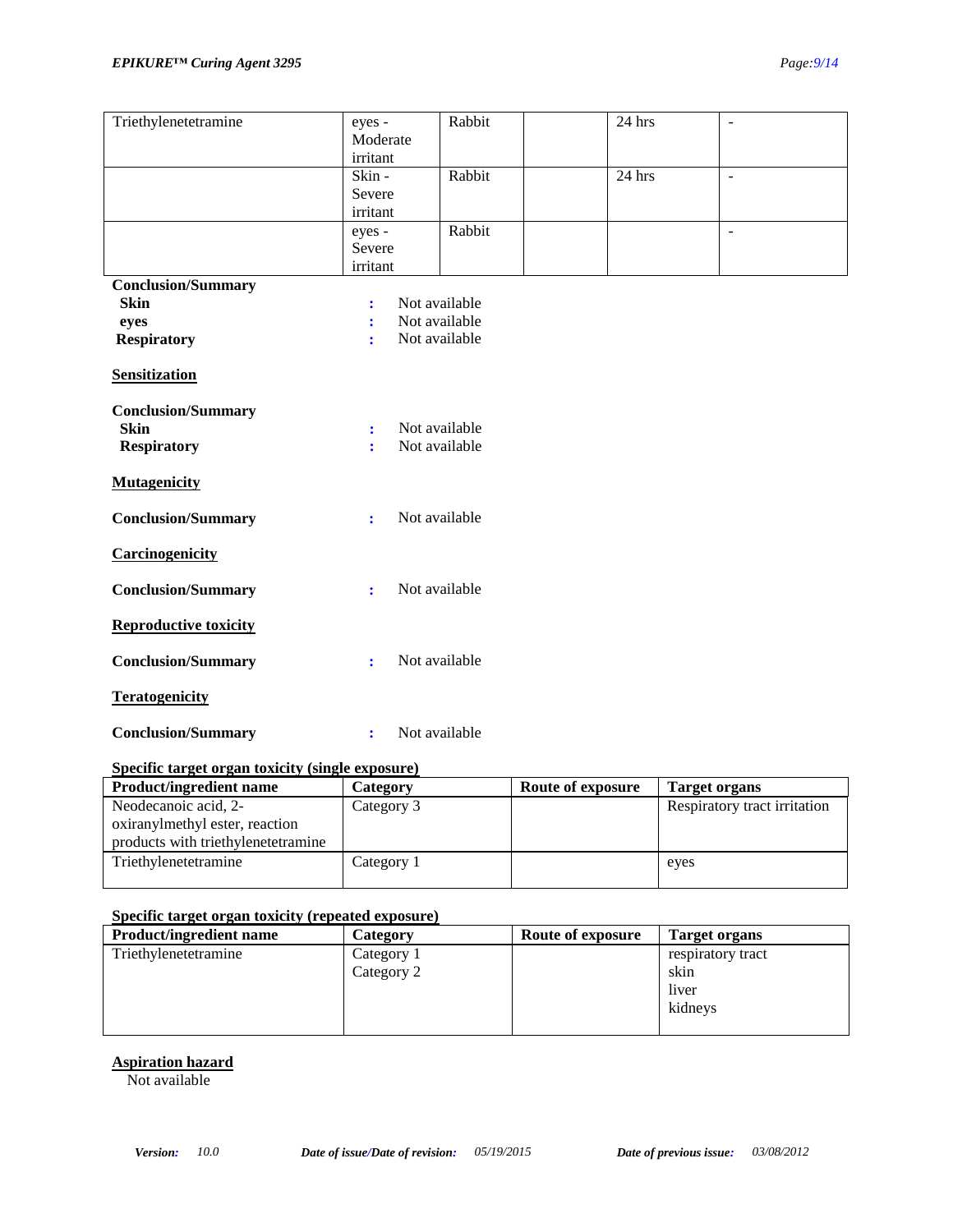|                      | Not available                                                                                                                                                                                                                                     |
|----------------------|---------------------------------------------------------------------------------------------------------------------------------------------------------------------------------------------------------------------------------------------------|
|                      |                                                                                                                                                                                                                                                   |
| ÷<br>÷               | Causes serious eye damage.<br>May give off gas, vapor or dust that is very irritating or corrosive to<br>the respiratory system. May cause allergy or asthma symptoms or<br>breathing difficulties if inhaled. Exposure to decomposition products |
|                      | may cause a health hazard. Serious effects may be delayed following<br>exposure.                                                                                                                                                                  |
| $\ddot{\cdot}$<br>÷  | Causes severe burns. May cause an allergic skin reaction.<br>Harmful if swallowed. May cause burns to mouth, throat and stomach.                                                                                                                  |
|                      | Symptoms related to the physical, chemical and toxicological characteristics                                                                                                                                                                      |
| $\ddot{\cdot}$       | Adverse symptoms may include the following:<br>pain<br>watering                                                                                                                                                                                   |
| $\ddot{\phantom{a}}$ | redness<br>Adverse symptoms may include the following:<br>wheezing and breathing difficulties<br>asthma                                                                                                                                           |
| $\ddot{\phantom{a}}$ | reduced fetal weight<br>increase in fetal deaths<br>skeletal malformations<br>Adverse symptoms may include the following:<br>pain or irritation<br>redness<br>blistering may occur                                                                |
| $\ddot{\cdot}$       | reduced fetal weight<br>increase in fetal deaths<br>skeletal malformations<br>Adverse symptoms may include the following:<br>stomach pains<br>reduced fetal weight<br>increase in fetal deaths<br>skeletal malformations                          |
|                      |                                                                                                                                                                                                                                                   |

#### **Delayed and immediate effects and also chronic effects from short and long term exposure**

| <b>Short term exposure</b>                                             |        |                                                                 |
|------------------------------------------------------------------------|--------|-----------------------------------------------------------------|
| <b>Potential immediate effects</b><br><b>Potential delayed effects</b> | ÷<br>÷ | Not available<br>Not available                                  |
| Long term exposure                                                     |        |                                                                 |
| <b>Potential immediate effects</b><br><b>Potential delayed effects</b> | ÷<br>÷ | Not available<br>Not available                                  |
| <b>Potential chronic health effects</b>                                |        |                                                                 |
| <b>Conclusion/Summary</b>                                              | ÷      | Not available                                                   |
| General                                                                | ÷      | Causes damage to organs through prolonged or repeated exposure: |
|                                                                        |        |                                                                 |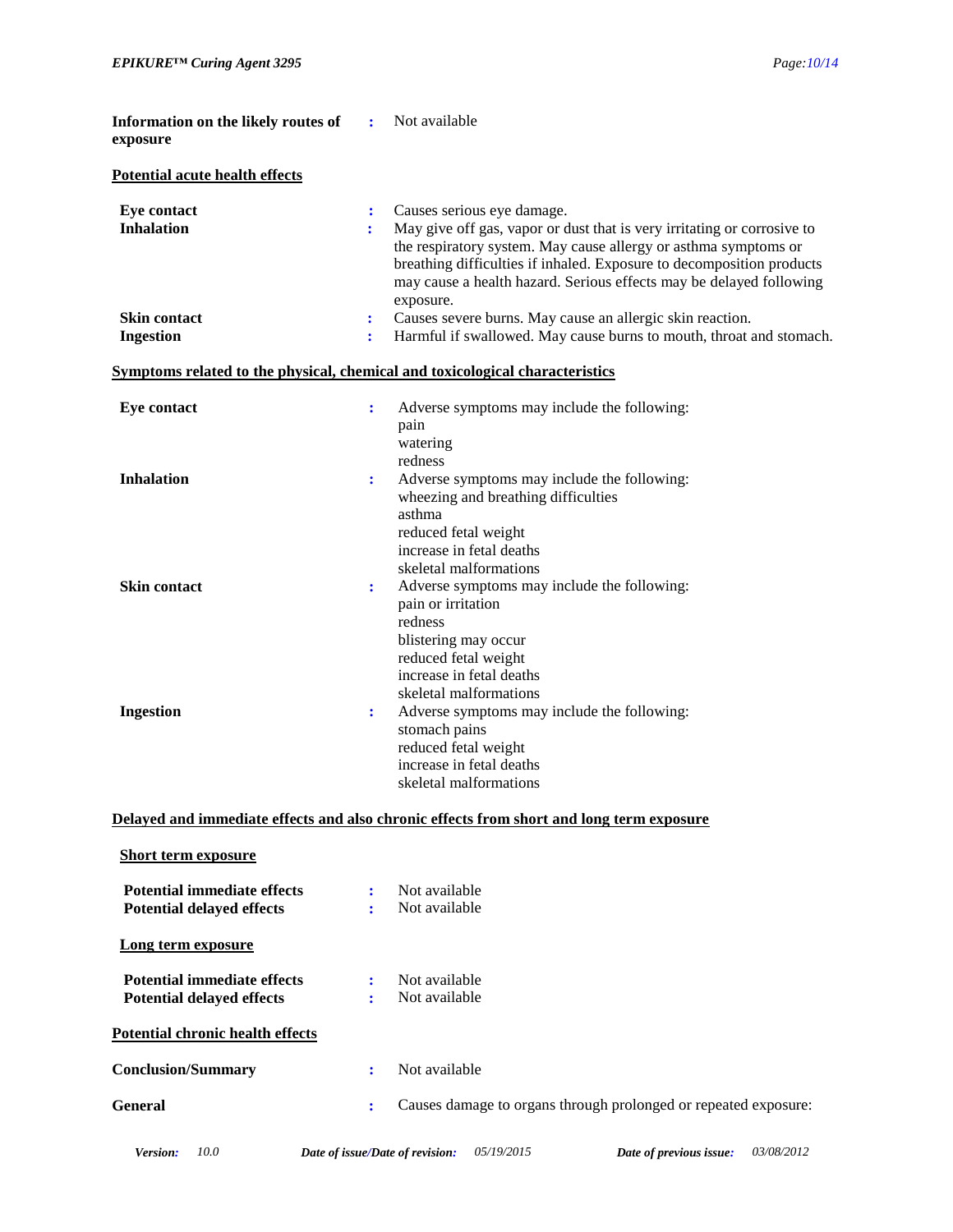|                                       |              | Once sensitized, a severe allergic reaction may occur when |
|---------------------------------------|--------------|------------------------------------------------------------|
|                                       |              | subsequently exposed to very low levels.                   |
| Carcinogenicity                       | $\mathbf{r}$ | No known significant effects or critical hazards.          |
| <b>Mutagenicity</b>                   | ÷            | No known significant effects or critical hazards.          |
| <b>Teratogenicity</b>                 |              | Suspected of damaging the unborn child.                    |
| <b>Developmental effects</b>          | ÷            | No known significant effects or critical hazards.          |
| <b>Fertility effects</b>              | ÷            | Suspected of damaging fertility.                           |
| <b>Numerical measures of toxicity</b> |              |                                                            |

**Acute toxicity estimates**

Not available

# **Section 12. Ecological information**

### **Toxicity**

| <b>Product/ingredient name</b> | <b>Result</b>                           | <b>Species</b>                       | <b>Exposure</b> |  |
|--------------------------------|-----------------------------------------|--------------------------------------|-----------------|--|
| 3,6-diazaoctanethylenediamin   |                                         |                                      |                 |  |
|                                | Acute LC50 33,900 $\mu$ g/l Fresh water | Aquatic invertebrates.<br>Water flea | 48 h            |  |
|                                | Acute EC50 3,700 $\mu$ g/l Fresh water  | Aquatic plants - Green<br>algae      | 96 h            |  |
| <b>Conclusion/Summary</b>      | Not available                           |                                      |                 |  |
| Persistence/degradability      |                                         |                                      |                 |  |
| <b>Conclusion/Summary</b>      | Not available                           |                                      |                 |  |

### **Bioaccumulative potential**

| <b>Product/ingredient</b><br>name | LOgPow                        | <b>BCF</b> | tentıa     |
|-----------------------------------|-------------------------------|------------|------------|
| m<br>∵riethv.<br>vlenetetramıne   | 1.00<br>$ -$<br>$\sim$<br>. . |            | <b>low</b> |

### **Mobility in soil**

| Soil/water partition coefficient | Not available                                       |
|----------------------------------|-----------------------------------------------------|
| (KOC)                            |                                                     |
| Other adverse effects            | : No known significant effects or critical hazards. |

# **Section 13. Disposal considerations**

**Disposal methods :** The generation of waste should be avoided or minimized wherever possible. Disposal of this product, solutions and any by-products should at all times comply with the requirements of environmental protection and waste disposal legislation and any regional local authority requirements. Dispose of surplus and non-recyclable products via a licensed waste disposal contractor. Waste should not be disposed of untreated to the sewer unless fully compliant with the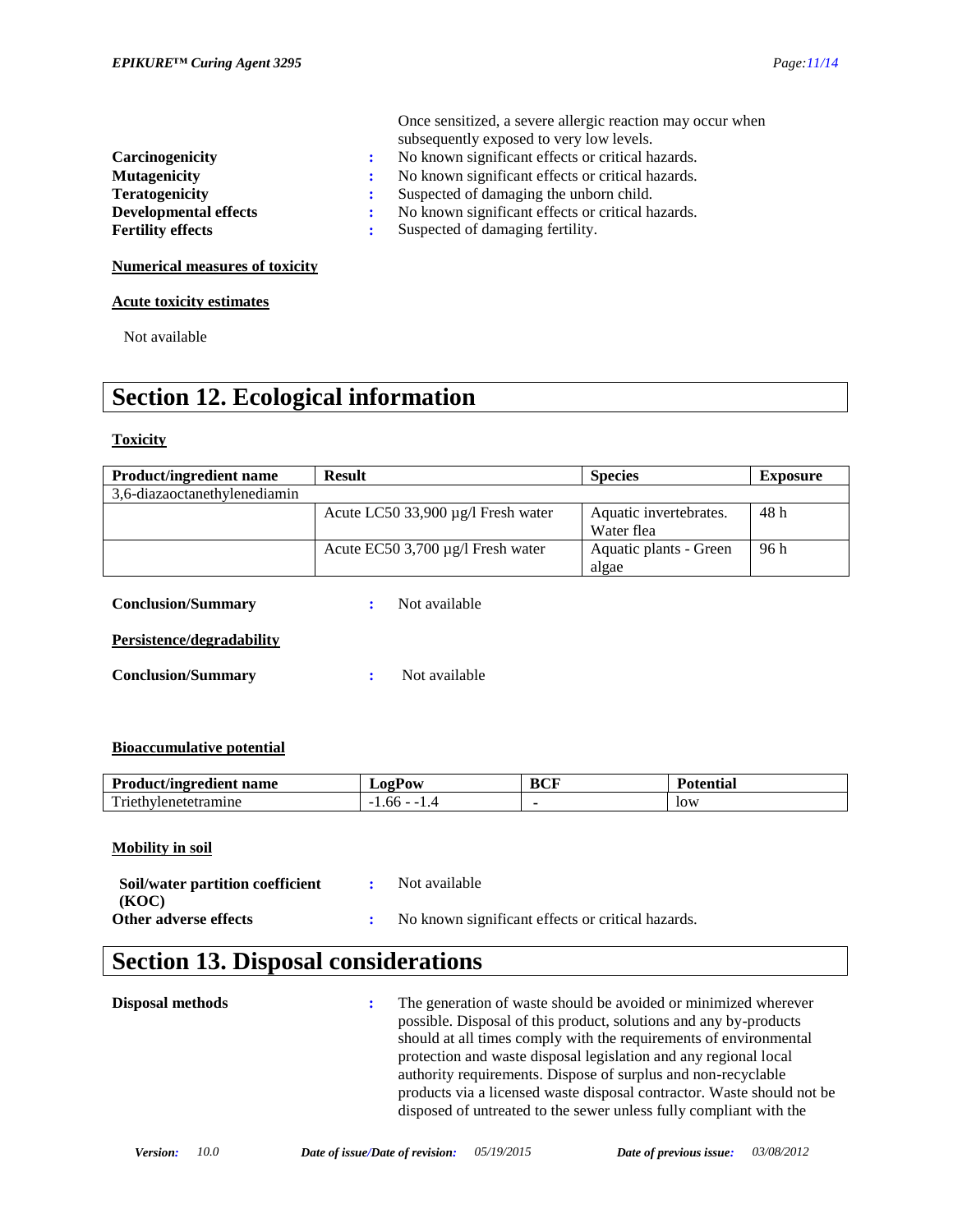requirements of all authorities with jurisdiction. Waste packaging should be recycled. Incineration or landfill should only be considered when recycling is not feasible. This material and its container must be disposed of in a safe way. Care should be taken when handling emptied containers that have not been cleaned or rinsed out. Empty containers or liners may retain some product residues. Avoid dispersal of spilled material and runoff and contact with soil, waterways, drains and sewers.

### **Section 14. Transport information**

The data provided in this section is for information only and may not be specific to your package size or mode of transport. You will need to apply the appropriate regulations to properly classify your shipment for transportation.

| <b>International transport regulations</b> |                 |                                                                                                                                                   |               |                                                                      |
|--------------------------------------------|-----------------|---------------------------------------------------------------------------------------------------------------------------------------------------|---------------|----------------------------------------------------------------------|
| <b>Regulatory</b><br>information           | UN/NA<br>number | Proper shipping name                                                                                                                              | $Classes/*PG$ | Reportable<br><b>Quantity (RQ)</b>                                   |
| <b>CFR</b>                                 | 2735            | POLYAMINES, LIQUID,<br>CORROSIVE, N.O.S.<br>(TRIETHYLENETETRAMINE                                                                                 | $Class 8$ II  |                                                                      |
| <b>IMO/IMDG</b>                            | 2735            | POLYAMINES, LIQUID,<br>CORROSIVE, N.O.S.<br>(TRIETHYLENETETRAMINE                                                                                 | Class 8 II    |                                                                      |
| <b>IATA</b> (Cargo)                        | 2735            | POLYAMINES, LIQUID,<br>CORROSIVE, N.O.S.<br>(TRIETHYLENETETRAMINE                                                                                 | Class 8 II    |                                                                      |
| *PG : Packing group                        |                 |                                                                                                                                                   |               |                                                                      |
| <b>Special precautions for user</b>        |                 | Transport within user's premises: always transport in closed<br>÷<br>containers that are upright and secure. Ensure that persons<br>or spillage.' |               | transporting the product know what to do in the event of an accident |

# **Section 15. Regulatory information**

### **United States**

| <b>U.S. Federal regulations</b> | United States - TSCA 12(b) - Chemical export notification: None<br>required.<br>United States - TSCA $5(a)2$ - Final significant new use rules: Not listed<br>United States - $TSCA 5(a)2$ - Proposed significant new use rules: Not<br>listed<br>United States - TSCA 5(e) - Substances consent order: Not listed |
|---------------------------------|--------------------------------------------------------------------------------------------------------------------------------------------------------------------------------------------------------------------------------------------------------------------------------------------------------------------|
|                                 |                                                                                                                                                                                                                                                                                                                    |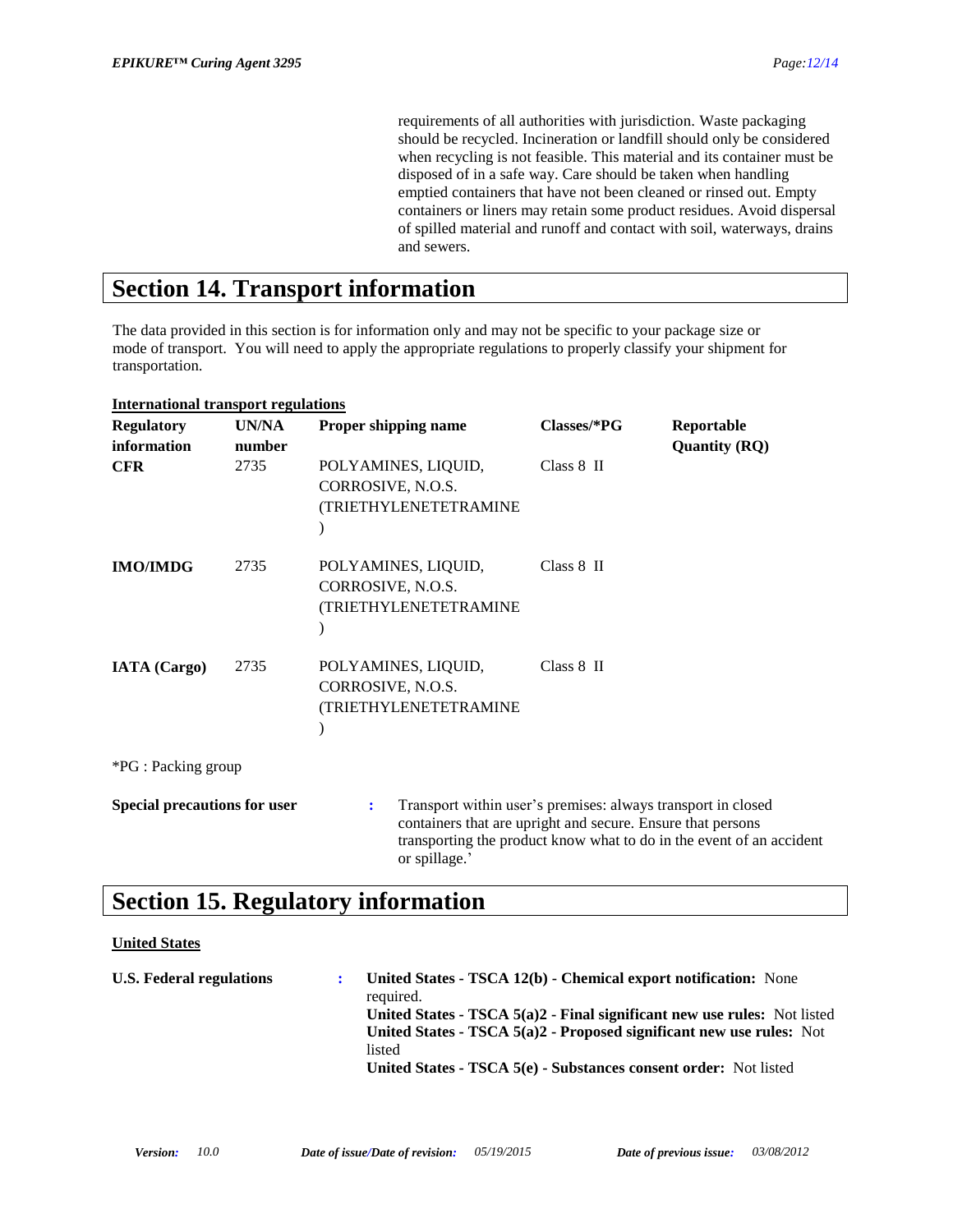| <b>California Prop. 65:</b>                  | ÷ | None required.                                                                                                                                                                                                                                                                                                                                                                                                                                                                                                 |
|----------------------------------------------|---|----------------------------------------------------------------------------------------------------------------------------------------------------------------------------------------------------------------------------------------------------------------------------------------------------------------------------------------------------------------------------------------------------------------------------------------------------------------------------------------------------------------|
| <b>United States inventory (TSCA)</b><br>8b) | ÷ | All components are listed or exempted.                                                                                                                                                                                                                                                                                                                                                                                                                                                                         |
| Canada                                       |   |                                                                                                                                                                                                                                                                                                                                                                                                                                                                                                                |
| <b>WHMIS</b> (Canada)                        | ÷ | Class D-1A: Material causing immediate and serious toxic effects (Very<br>toxic).<br>Class D-2A: Material causing other toxic effects (Very toxic).<br>Class D-2B: Material causing other toxic effects (Toxic).<br>Class E: Corrosive material                                                                                                                                                                                                                                                                |
| <b>Canadian lists</b>                        |   |                                                                                                                                                                                                                                                                                                                                                                                                                                                                                                                |
| <b>Canadian NPRI</b>                         | ÷ | None required.                                                                                                                                                                                                                                                                                                                                                                                                                                                                                                 |
| <b>CEPA Toxic substances</b>                 | ÷ | None required.                                                                                                                                                                                                                                                                                                                                                                                                                                                                                                 |
| <b>International regulations</b>             |   |                                                                                                                                                                                                                                                                                                                                                                                                                                                                                                                |
| <b>International lists</b>                   |   | : Australia inventory (AICS): Not determined.<br>Canada inventory: At least one component is not listed in DSL but all such<br>components are listed in NDSL.<br>Japan inventory: Not determined.<br>China inventory (IECSC): Not determined.<br>Korea inventory: Not determined.<br>New Zealand Inventory (NZIoC): Not determined.<br>Philippines inventory (PICCS): Not determined.<br>United States inventory (TSCA 8b): All components are listed or exempted.<br>Taiwan inventory (CSNN): Not determined. |

### **Section 16. Other information**

### **Hazardous Material Information System III (U.S.A.) :**

| <b>Health</b>           | $\tilde{\phantom{a}}$ |  |
|-------------------------|-----------------------|--|
| <b>Flammability</b>     |                       |  |
| <b>Physical hazards</b> |                       |  |
|                         |                       |  |

**Caution: HMIS® ratings are based on a 0-4 rating scale, with 0 representing minimal hazards or risks, and 4 representing significant hazards or risks Although HMIS® ratings are not required on MSDSs under 29 CFR 1910.1200, the preparer may choose to provide them. HMIS® ratings are to be used with a fully implemented HMIS® program. HMIS® is a registered mark of the National Paint & Coatings Association (NPCA). HMIS® materials may be purchased exclusively from J. J. Keller (800) 327-6868. The customer is responsible for determining the PPE code for this material.**

| <b>Full text of abbreviated H</b><br>statements | Not applicable. |
|-------------------------------------------------|-----------------|
| <b>History</b>                                  |                 |
| Date of printing                                | 02/14/2022      |